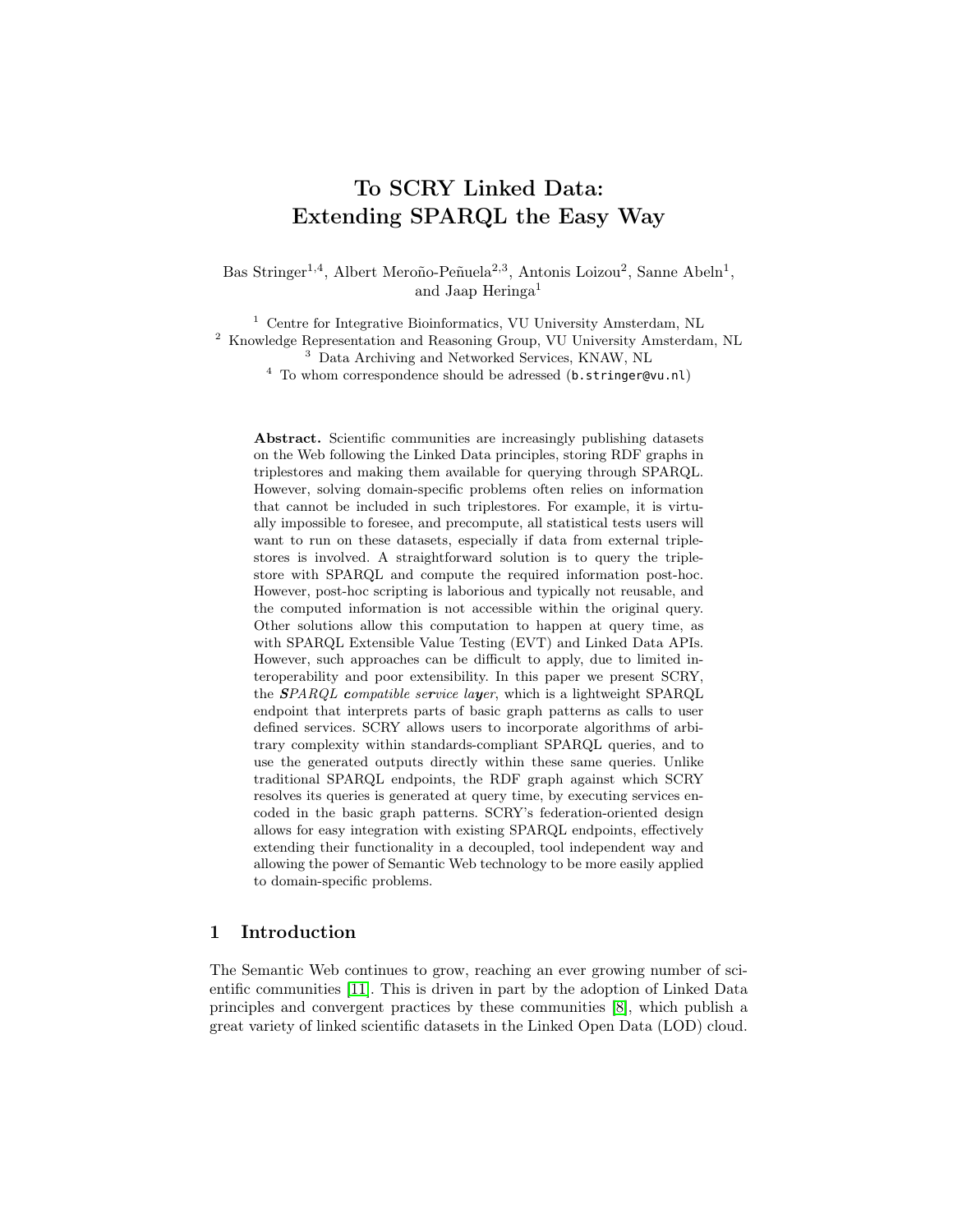This cloud currently contains over 600K RDF dumps (37B triples), ready to be queried through 640 SPARQL endpoints[\[3\]](#page-6-2).

The diversity of available Linked Data is matched by the diversity of its consumers and their needs. For example, statisticians may want to exclude outliers from their analysis, or filter results based on the p-value of some statistical test; geographers typically need to select coordinates which fall within a certain area or distance from another point; and bioinformaticians often use shared evolutionary ancestry to transfer information between entities.

These and many other cases rely on information which is either impossible or impractical to materialize in triplestores beforehand. Whether or not an observation should be treated as an outlier depends on how one defines outliers, and the observations it is being compared with. One could precompute all pairwise distances between coordinates, but this scales quadratically with the number of entries and precludes queries spanning multiple datasets. Bioinformaticians use many different methods to predict evolutionary relatedness between biomolecules, and interpretting their results is highly context-dependent. More generally, solving domain-specific problems typically requires domain-specific tools and algorithms, whose outputs can not always be sensibly precomputed. Thus, querying such information requires it to be derived at query time.

Several approaches enabling the generation of new data and relations at query time already exist:

- The SPARQL query language includes built-in functions for basic arithmetic and string handling, and widely supported extensions are available for the most common forms of data processing, such as datatype-aware handling of literals annotated with XML schema [\[5\]](#page-6-3). However, such general extensions can not facilitate the diverse set of domain-specific algorithms and procedures required by many users.
- SPARQL 1.1 [\[7\]](#page-6-4) allows the definition of customizable procedures attached to a specific URI via Extensible Value Testing (EVT), which is currently supported by several triplestore vendors. However, EVT has some fundamental limitations: custom procedures are restricted to appear in limited query environments (e.g. BIND(), FILTER()), and queries incorporating them are not interoperable between endpoints.
- Linked Data APIs[\[1](#page-6-5)[,6\]](#page-6-6) offer access to Linked Data in Web standard formats [\[14\]](#page-6-7) without requiring users to have extensive knowledge of RDF or SPARQL. They offer access to custom procedures through user-friendly interfaces, accessing Linked Data under the hood. Such APIs enable functional extension of Linked Data queries in a more flexible way than EVT, but greatly restrict interoperability with other Linked Data sources and the type of information that can be retrieved.
- Several SPARQL endpoints allow expert users to define custom functions under the hood, e.g. Virtuoso, Jena and Stardog. Although very powerful, these features typically have a steep learning curve and, like EVT, are not interoperable with other endpoints.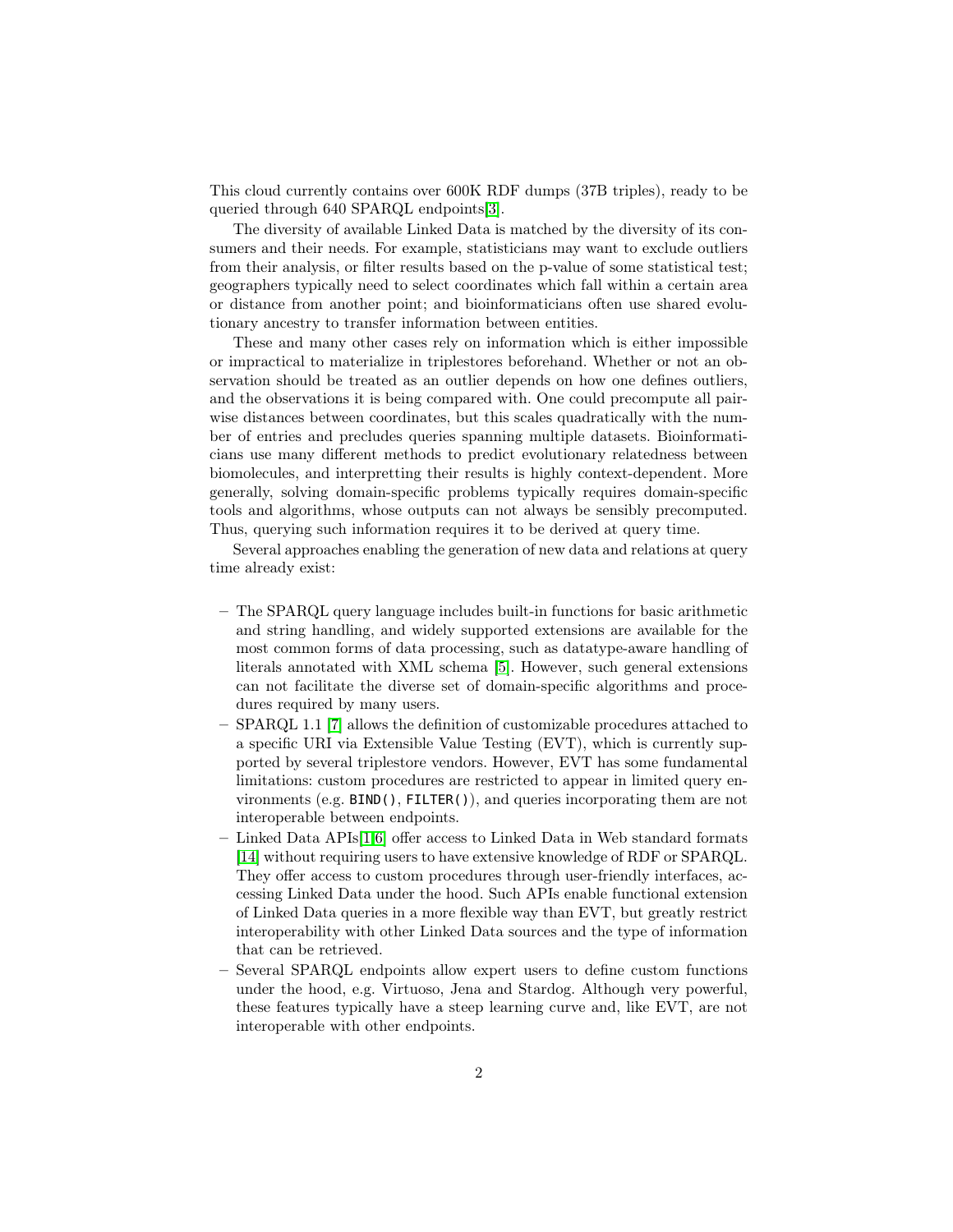Each of these approaches varies in terms of flexibility, interoperability, ease of implementation and user-friendliness. We argue many scientific communities would benefit from a combination of SPARQL's flexible, efficient manner of querying RDF data, and user-friendly access to easily customized procedures which generate RDF data at query time.

In this paper we present SCRY, the **SPARQL** compatible service layer. SCRY is a lightweight SPARQL endpoint that allows users to define their own services, assign them to a URI, and incorporate them in standards-compliant SPARQL queries. These services take RDF data as input and return RDF data as output, allowing users to generate and incorporate relevant information at query time. SCRY leverages SPARQL's query federation protocol to maintain interoperability with other SPARQL endpoints. Essentially, this embeds API-like functionality into pure SPARQL queries, in a standards-compliant format.

### 2 Problem Definition

Domain-specific questions often require domain-specific solutions, particularly with regard to information and relations which must be derived at query time because they are impractical to precompute. Currently available approaches facilitating this are limited in terms of flexibility, interoperability, user-friendliness, ease of implementation, or a combination thereof. We propose to address these issues by executing services at query time, generating requested data on demand. Consider the following query:

```
SELECT * WHERE { ?array stats:mean ?mean ;
           stats:sd ?sd . }
```
If treated as a standard graph pattern, this query would only return arrays which have their mean and standard deviation materialized in the triplestore. However, if interpretted as service calls, the query engine could execute matching statistical procedures for stats:mean and stats:sd, and return bindings with a mean and standard deviation generated at query time.

Derived values like means and standard deviations are impractical to materialize statically in a dataset, but there are many scenarios where making them query-accessible is useful, if not essential, to answer domain-specific questions. Thus, the problem we address in this paper is to access Linked Data in a manner which (1) combines SPARQL's flexibility and efficiency with the functional extension provided by Linked Data APIs or under-the-hood endpoint customisation, (2) coexists and integrates with extant SPARQL tools and endpoints by complying with current standards and (3) is easy for users to extend with their own domain-specific services.

## 3 SCRY

Our SPARQL compatible service layer (SCRY) acts as a lightweight SPARQL endpoint, granting users access to easily customized services during query execution. SCRY allows services and their inputs to be encoded by URIs in the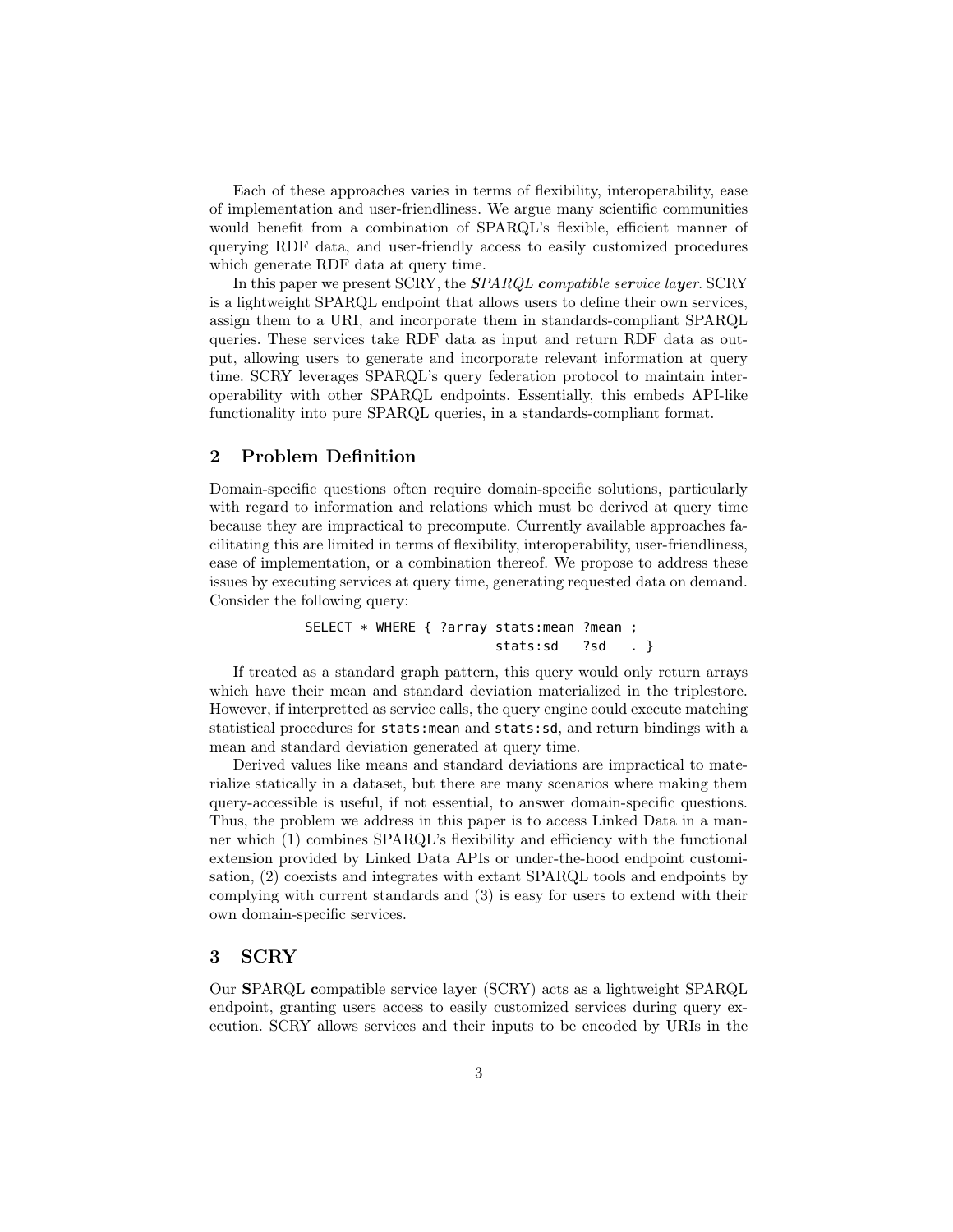basic graph patterns of SPARQL queries. Users must configure an instance of SCRY, which we will hereafer refer to as an *orb*, with a set of services and associated URIs. Whenever a SCRY orb is queried, it searches for these URIs in the query's graph patterns and executes the associated services, prior to resolving the query itself. Upon execution, services generate RDF data, populating an RDF graph against which the original query will be resolved. Thus, what sets SCRY apart from traditional endpoints, is that it resolves queries against RDF data generated at query time, rather than against a persistent RDF graph.

Services accessed through SCRY can involve simple tasks like rounding off a number, or running complex secondary programs using local or remote resources. Typical use involves sending a query to any conventional SPARQL endpoint, which then invokes SCRY through a federated query. Information retrieved from the primary endpoint's persistent RDF graph can be used as input for a service made available through a personalized, locally hosted SCRY orb. The SCRY orb then generates an RDF graph by executing the encoded services, evaluates the federated query against said graph, and returns the results to the primary endpoint (see Figure 1). Use case-driven examples are given below.

This federation-oriented design is completely compliant with current standards, allowing SCRY to be used with any federation-capable primary endpoint. However, it also means SCRY necessarily inherits a susceptibility to network latency, from the way in which the SPARQL protocol implements query federation. Using HTTP to push serialized SPARQL queries and RDF data back and forth is relatively expensive in terms of overhead, which is particularly wasteful if the computational steps to get from input to output are short and straightforward.

SCRY is implemented in Python, using the RDFLib package [\[9\]](#page-6-8) to interpret and resolve SPARQL queries, and the Flask microframework [\[13\]](#page-6-9) to handle federation via HTTP. Services must thus be accessible from Python, either by being implemented as Python code or via calls to the shell, e.g. with [os.system\(\)](os.system()). SCRY's source code, including the services demonstrated below, is available at <https://github.com/bas-stringer/scry/>.



Fig. 1. Dataflow diagram of a typical SPARQL query using SCRY, through federated queries from a primary endpoint.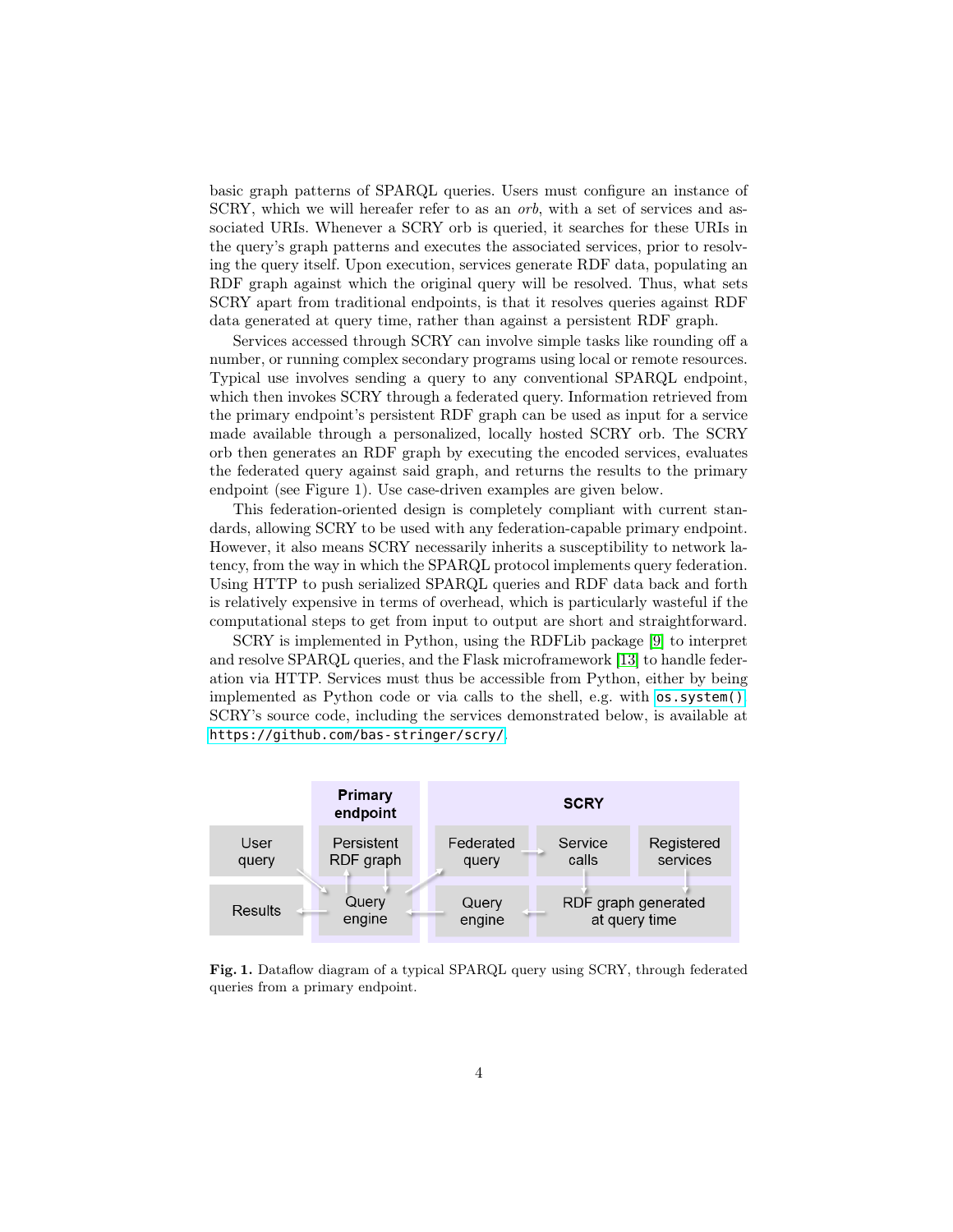<span id="page-4-0"></span>Table 1. Lines of code needed to extend various SPARQL endpoints with support for statistical functions. Besides being shorter, extended SCRY orbs are compatible with any SPARQL compliant endpoint by design, avoiding the need to rewrite similar extensions for different endpoint implementations.

| <b>Function</b> |  | $SCRY$ Jena Virtuoso/SQL Virtuoso/C Stardog |    |  |
|-----------------|--|---------------------------------------------|----|--|
| Std. deviation  |  |                                             |    |  |
| Pearson's r     |  |                                             | 33 |  |

#### 3.1 Use Case 1: Statistics

We have implemented several services to supplement SPARQL's basic built-in arithmetic, for example to calculate the standard deviation of an array, and the Pearson correlation between two arrays<sup>5</sup>. In SCRY, these can be implemented in as little as 2 lines of code each – roughly an order of magnitude fewer lines than needed in Jena, Virtuoso or Stardog (see table [1\)](#page-4-0).

Social historians running the CEDAR project published statistical data of Dutch historical censuses [\[12\]](#page-6-10). They can now run queries which include, for example, the standard deviation of the population counts of 1899<sup>6</sup>.

Likewise, the Linked Statistical Data Analysis project<sup>7</sup> provides Linked Data for various metrics, including several precomputed statistics such as Kendall's  $\tau$ correlation. However, we are interested in Pearson's r correlation instead. Querying the raw data through their endpoint and federating it to a SCRY orb allows us to calculate Pearson's correlation coefficient between, for example, infant mortality rate and corruption perception indices in 2009<sup>8</sup>.

#### 3.2 Use Case 2: Bioinformatics

Homology is one of the most important concepts in bioinformatics. It is a term used to indicate two entities share evolutionary ancestry, which suggests those entities have a similar biological function. Thus, knowledge of an entity can cautiously be inferred from knowledge about its homologs.

The Bio2RDF project has compiled one of the largest collections of biological Linked Data, comprising nearly 12B triples which describe 1.1B unique entities [\[4\]](#page-6-11). More recently published sources of RDF data, such as neXtProt [\[10\]](#page-6-12) and the Human Protein Atlas (HPA) [\[15\]](#page-6-13), are not yet included therein.

Given the sheer volume of biological RDF data, making homology a queryaccessible property would have many applications in bioinformatics. To this end, we have implemented a procedure that runs the BLAST program[\[2\]](#page-6-14): the most commonly used method to find homologs, cited nearly 55 000 times to date<sup>9</sup>.

<sup>5</sup>See <http://bit.ly/stats-impl>

 ${}^{6}$ See query at <http://bit.ly/scry-sd>

<sup>7</sup>See <http://stats.270a.info/.html>

<sup>8</sup>See <http://bit.ly/transparency-270a>

<sup>&</sup>lt;sup>9</sup>Citations counted by Google Scholar.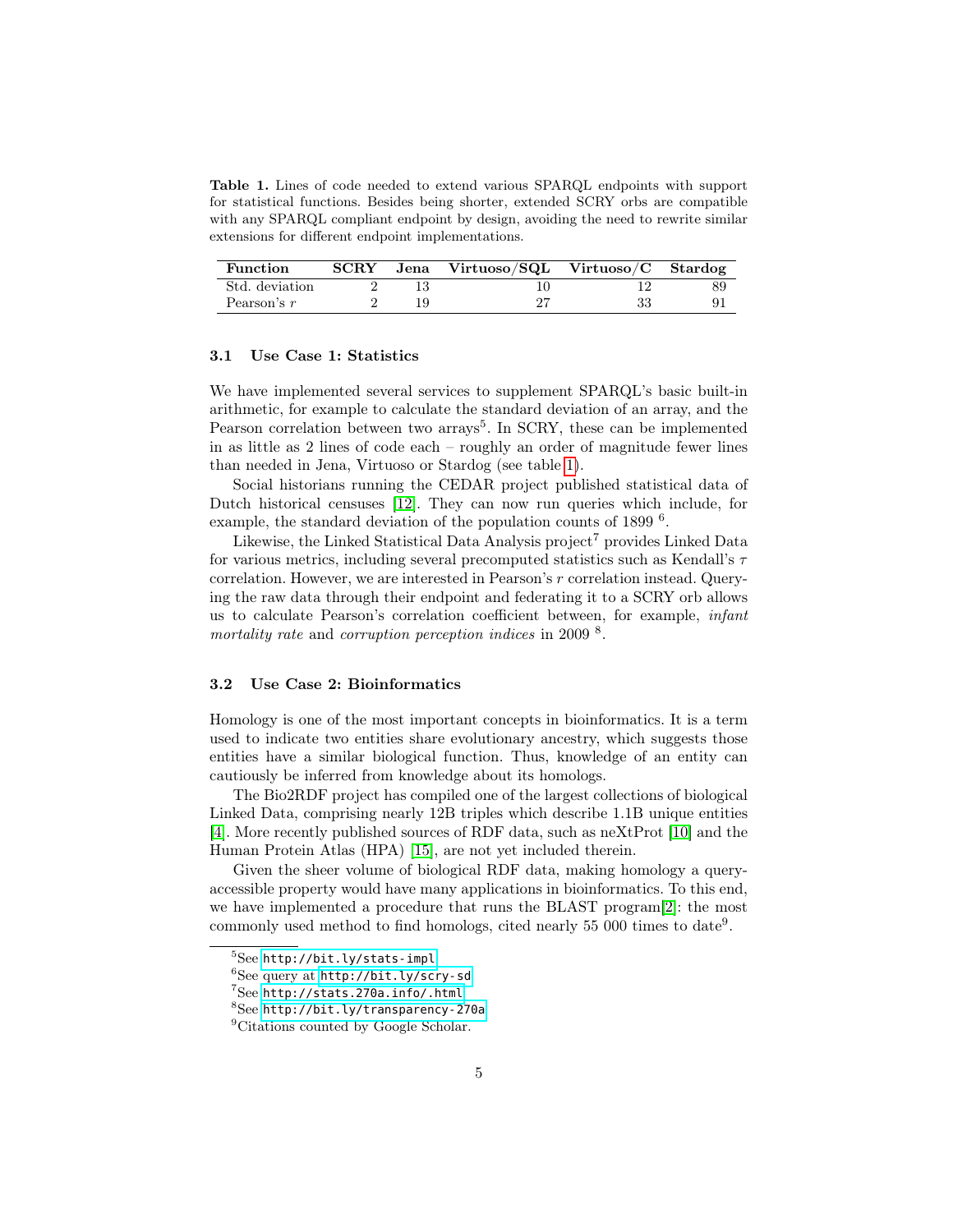<span id="page-5-0"></span>Table 2. Results of an integrative query using SCRY's BLAST procedure to find the number of tissue-specific co-expressed homologs of hemoglobin  $\beta$ . The first column shows the name of tissues in which hemoglobin  $\beta$  is expressed. The second column shows the number of its homologs coexpressed in that tissue.

| ?tissue                        |   |
|--------------------------------|---|
| Alveolar macrophage            | 3 |
| Bone marrow hematopoietic cell | 4 |
| Gall bladder glandular cell    | 3 |
| Hemangioblast                  | 4 |
| Hepatic stellate cell          | 4 |
| Hepatocyte                     | 4 |
| Lung macrophage                | 3 |
| Pneumocyte                     | 3 |

The Human Protein Atlas lists which proteins are found where in the human body. This information is exposed as RDF, which we have loaded in a private primary endpoint. From this endpoint, we can now federate queries to a SCRY orb to invoke services. Using our BLAST procedure, for example, we can investigate coexpression: for a given query protein, we ask the primary endpoint in which tissues it is expressed; we invoke the BLAST service through a federated query to find the protein's homologs; and we ask the primary endpoint how many of those homologs are expressed in the same tissues - within a single SPARQL query. Running such a query for hemoglobin  $\beta$  reveals it is found in 8 different tissues, and that at least 3 of its homologs are found in each of those tissues (see table [2\)](#page-5-0).

## 4 Conclusions

An ever increasing number of scientific communities are adopting Semantic Web technology and Linked Data principles. Their many domain-specific problems require equally many domain-specific solutions. This is especially true when considering derived information, which is impractical to precompute, and thus must be generated at query time.

We present SCRY, an easily customized, lightweight SPARQL endpoint that facilitates executing user-defined services at query time, making their results accessible immediately within SPARQL queries. Custom procedures are implemented with relative ease, whether they perform simple statistical analysis or run complex secondary programs like BLAST. We find that extending SPARQL in this novel way is (i) an order of magnitude faster than extending other SPARQL endpoints, and (ii) compatible with any existing SPARQL 1.1 compliant endpoint.

These benefits come at the cost of a dependence on SPARQL's implementation of query federation. In particular, network latency can become an issue. Despite this limitation, SCRY provides a platform through which statistics, bioinformatics, and a variety ofz other scientific disciplines can incorporate domain